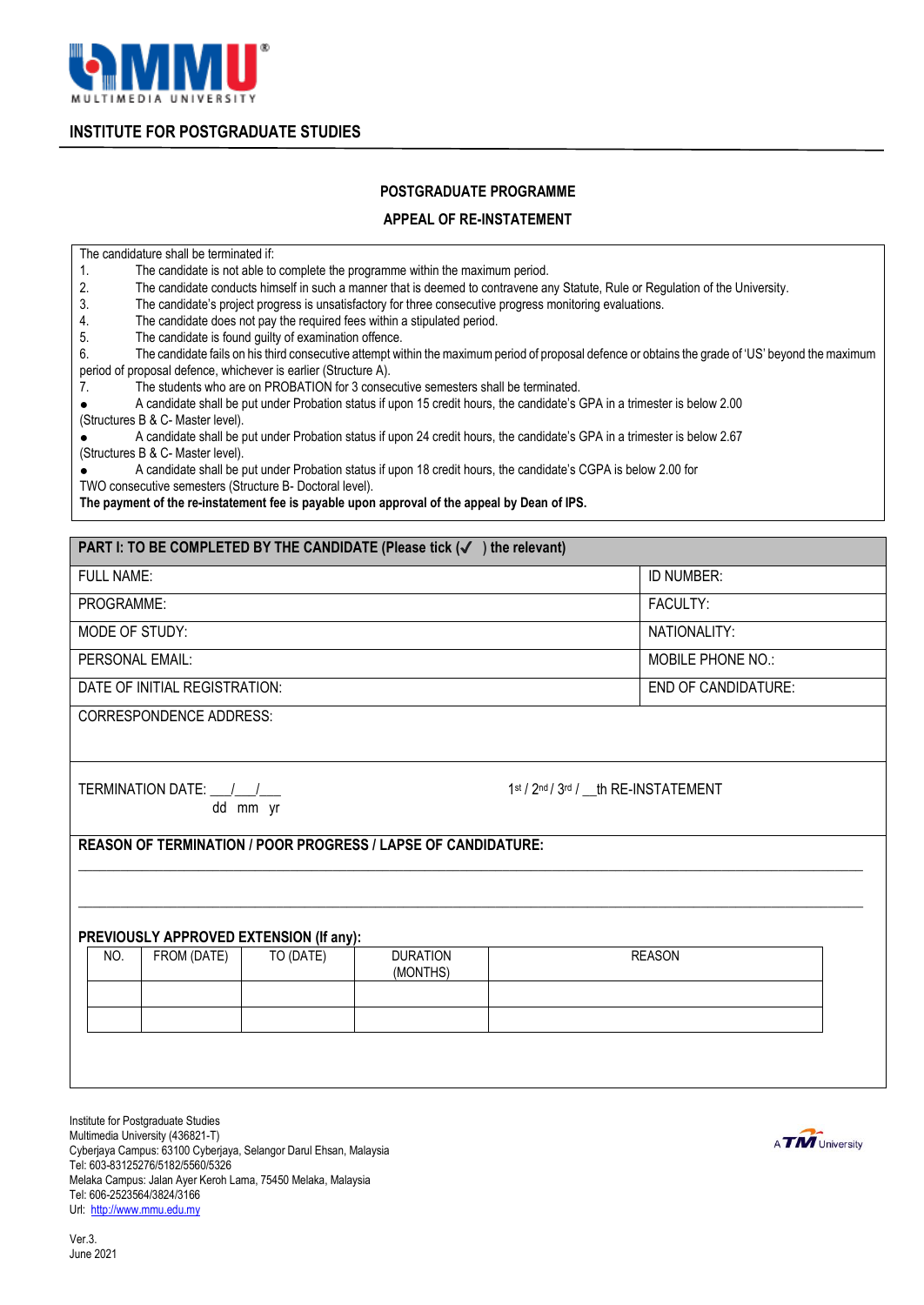| JUSTIFICATION FOR APPEAL OF RE-INSTATEMENT:                                                                                                                                                                                                     |                                                     |
|-------------------------------------------------------------------------------------------------------------------------------------------------------------------------------------------------------------------------------------------------|-----------------------------------------------------|
|                                                                                                                                                                                                                                                 | DATE: $\_\_\_\_\_\_\_\_\_\_\_\_\_\_\_\$<br>dd mm yr |
| PART II: ENDORSEMENT BY INTERNATIONAL STUDENT CENTRE                                                                                                                                                                                            |                                                     |
| The candidate has confirmed the relevant information.                                                                                                                                                                                           |                                                     |
|                                                                                                                                                                                                                                                 |                                                     |
| Comments:                                                                                                                                                                                                                                       |                                                     |
|                                                                                                                                                                                                                                                 |                                                     |
|                                                                                                                                                                                                                                                 |                                                     |
|                                                                                                                                                                                                                                                 |                                                     |
| PART III: VERIFICATION FROM SUPERVISOR & CO-SUPERVISOR / PROGRAMME COORDINATOR (Kindly $(\checkmark)$ ) the appropriate)                                                                                                                        |                                                     |
| For Structure A only:                                                                                                                                                                                                                           |                                                     |
| <b>SUPERVISOR</b><br><b>RECOMMENDED</b><br>NOT RECOMMENDED                                                                                                                                                                                      |                                                     |
|                                                                                                                                                                                                                                                 |                                                     |
|                                                                                                                                                                                                                                                 |                                                     |
| <b>CO-SUPERVISOR</b><br><b>RECOMMENDED</b><br>NOT RECOMMENDED                                                                                                                                                                                   |                                                     |
|                                                                                                                                                                                                                                                 |                                                     |
| Institute for Postgraduate Studies<br>Multimedia University (436821-T)<br>Cyberjaya Campus: 63100 Cyberjaya, Selangor Darul Ehsan, Malaysia<br>Tel: 603-83125276/5182/5560/5326<br>Melaka Campus: Jalan Ayer Keroh Lama, 75450 Melaka, Malaysia | A <b>TM</b> University                              |

Tel: 606-2523564/3824/3166 Url: [http://www.mmu.edu.my](http://www.mmu.edu.my/)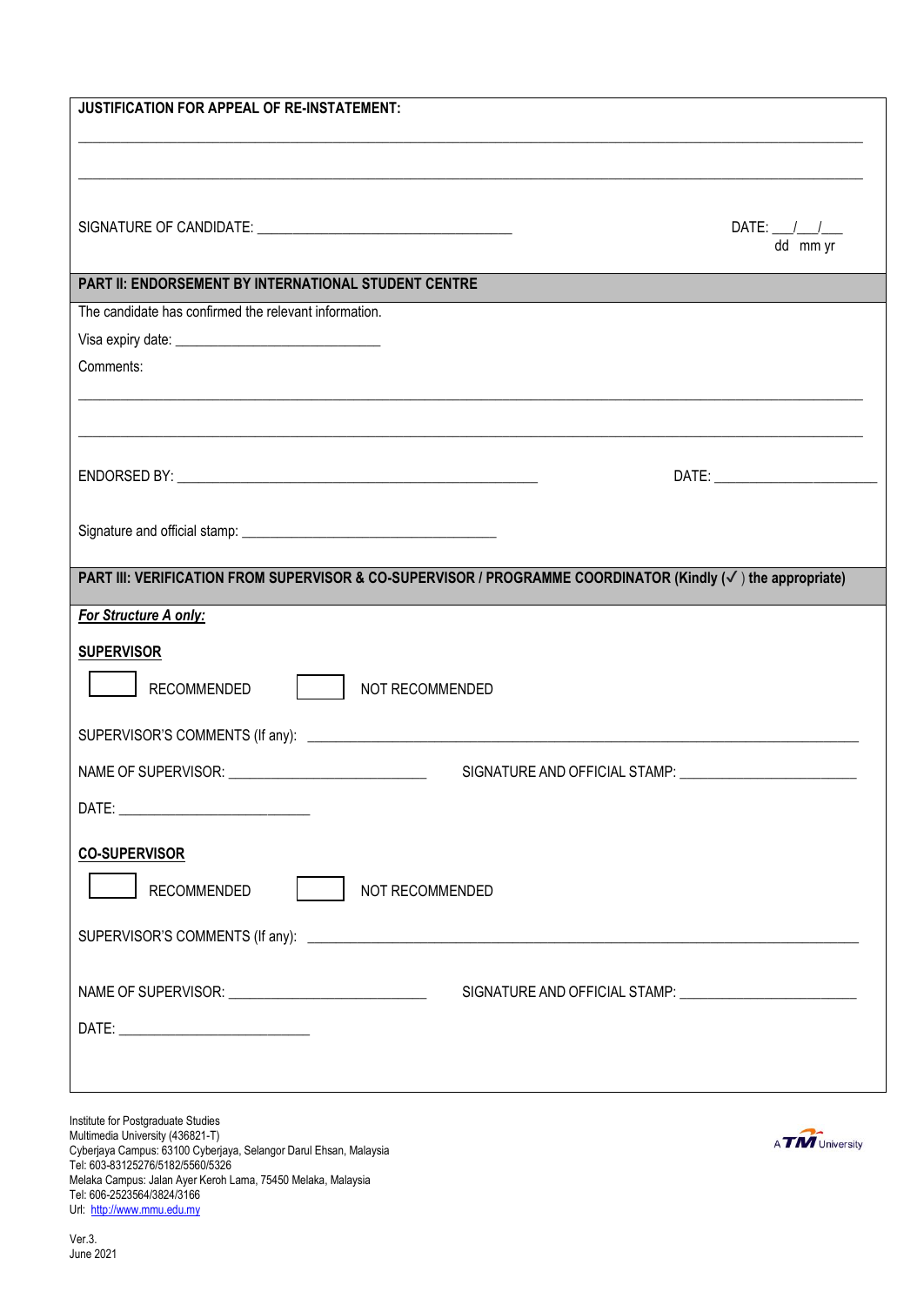| For Structure B & C only:                                                                                                                                    |                 |
|--------------------------------------------------------------------------------------------------------------------------------------------------------------|-----------------|
|                                                                                                                                                              |                 |
|                                                                                                                                                              |                 |
|                                                                                                                                                              |                 |
| PART IV: FOR FACULTY USE                                                                                                                                     |                 |
| <b>Recommendation/Comments by Faculty Dean:</b>                                                                                                              |                 |
| Reinstatement is recommended/not recommended<br>(Please provide justification for recommendation)                                                            |                 |
|                                                                                                                                                              |                 |
|                                                                                                                                                              |                 |
|                                                                                                                                                              |                 |
| Signature and Stamp                                                                                                                                          |                 |
| Decision by Dean of IPS:                                                                                                                                     |                 |
| Reinstatement is approved/not approved<br>(Please provide justification for recommendation)                                                                  |                 |
|                                                                                                                                                              |                 |
|                                                                                                                                                              |                 |
|                                                                                                                                                              |                 |
|                                                                                                                                                              |                 |
| Signature and Stamp                                                                                                                                          |                 |
| PART IV - PAYMENT OF THE RE-INSTATEMENT FEE - To be completed by the Finance Division.                                                                       |                 |
| I confirm that I have received the extension of candidature fee of:                                                                                          | * RM500.00      |
| Endorsed by:                                                                                                                                                 |                 |
|                                                                                                                                                              |                 |
|                                                                                                                                                              |                 |
|                                                                                                                                                              |                 |
| Institute for Postgraduate Studies<br>Multimedia University (436821-T)<br>Cyberjaya Campus: 63100 Cyberjaya, Selangor Darul Ehsan, Malaysia                  | A TM University |
| Tel: 603-83125276/5182/5560/5326<br>Melaka Campus: Jalan Ayer Keroh Lama, 75450 Melaka, Malaysia<br>Tel: 606-2523564/3824/3166<br>Url: http://www.mmu.edu.my |                 |